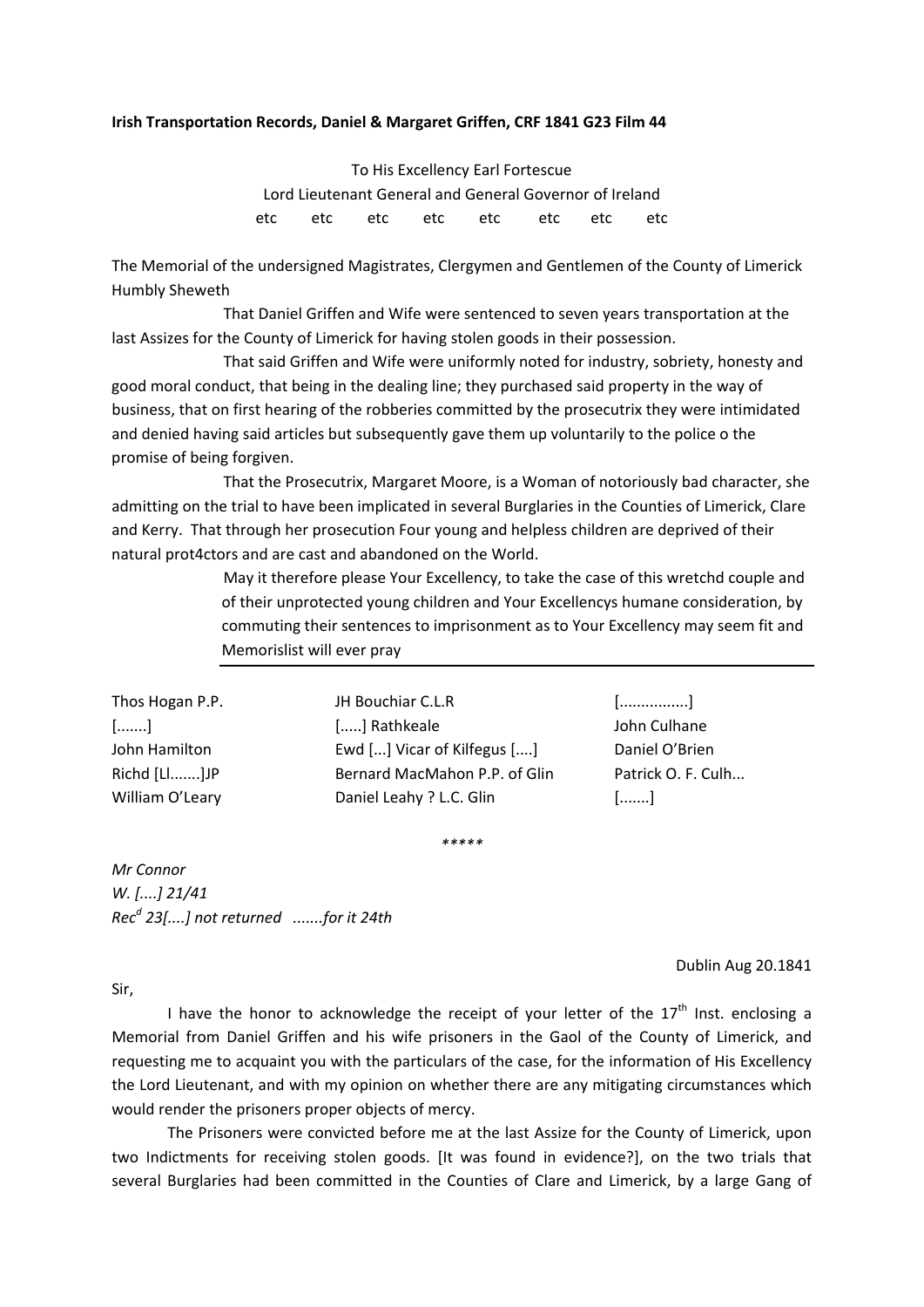persons resident in the City of Limerick, and of whom. Margaret Moore, the witness mentioned in the Memorial, was one, and that the property plundered was brought to the dwelling House of the Prisoners who live in the Town of Rathkeale. It was distinctly proved that the female Prisoner purchased several articles of Silver Plate, and a Diamond Ring, known to be worth £20, for a small sum of money, and that the articles (or some of them) were discovered in places of concealment, so that no doubt could be entertained as to the guilty knowledge of the Prisoners – I believe that a case was tried before Mr Justice Bull at Tralee, in which another offence of the same description as the subject of Trial. The result however I don't know. I had no doubt from the evidence laid before me that the residence of the prisoners was a well known and [.....] place for the disposal of goods stolen in different parts of the Country. After the conviction of the female Prisoner, her Counsel submitted that the Indictment had not been sustained in point of law, it having charged the stealing to be by persons unknown, whereas, the witness had named the [female?] concerned in the Burglary. That objection I have reserved for the consideration of the Judges. The Crown even then prepared to proceed with an Indictment against her for a second offence: but she appeared to be so ill, that her Trial on that Indictment was postponed.

I thought it impossible to avoid sentencing the Prisoners to Transportation, and I see nothing in the [crime itself?] of a mitigating nature, whatever claim the female Prisoners may have to mercy by reason of the state of her health, which was represented to me and appeared to me very distressing or Excellent character and given of both Prisoners at the Trials; I fear that the good characters which they bore enabled them to more effectually to commit the offences with which they were charged.

The witness Moore, certainly appeared to be a woman of very bad character, and to have been implemented in several Burglaries; but her testimony was lawfully corroborated as to leave in the mind of the Jury no doubt of the guilt of the Prisoners.

> I have the Honor to be Sir Your most obed<sup>t</sup> Serv<sup>t</sup> Rich<sup>d</sup> W. Greene

N.H. MacDonald Esq *Stamped Chief Secretary's Office Dublin 41 Aug 16 Written across Mr Connors W Henry 15/41* [...................]

Aug 14 1841

My Dear Sir,

I have been requested to transmit the Enclosed Memorial on behalf of Daniel Griffen convicted at the last assizes for receiving stolen goods. I cannot say that I have any factual information respecting the case, but such strong assurances have been offered to the effect that Griffen was ignorant that no goods were stolen when he purchased them that I have not felt myself at liberty to refuse to transmit the memorial 7 beg to call your attention to the fact that it is signed by three Magistrates, two Protestant clergymen & three Roman Catholic clergymen who..... live in the immediate neighbourhood of the party convicted.